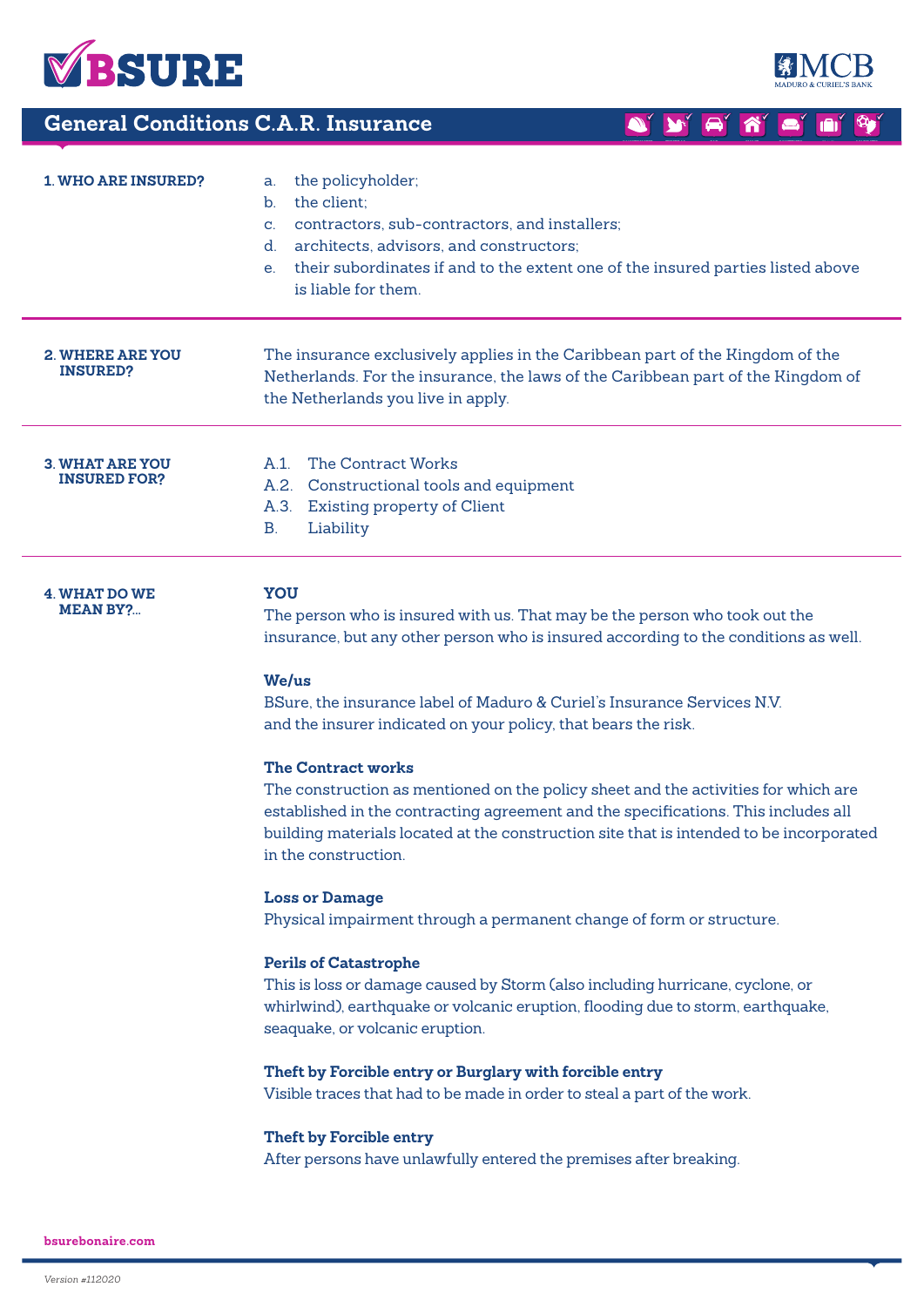

# **General Conditions C.A.R. Insurance**



**INSURANCE LIABILITY**

**INSURANCE TRAVEL**

# $\left| \mathbf{a} \right|$  a' **INSURANCE CONSTRUCTIE**

**CAR INSURANCE HOME INSURANCE CONTENTS**

# **Vandalism**

Intentional damage or destruction of the property of someone else.

# **Deductible**

The deductible is stated on the policy Schedule and applies per event.

#### **Maintenance activities**

The obligations for the maintenance of the work established in accordance with the specifications or the contracting agreement.

# **Constructional tools and equipment**

- a. tools and equipment such as scaffolding, formwork, and molds that are required to be able to carry out the work in the manner indicated in the specifications;
- b. chain, and further equipment.

#### **Event**

An incident or a series of interrelated incidents having the same cause.

## **Damage**

Physical injury or impairing of health, whether or not resulting in death, and the damaging of goods, also including the resulting damage.

#### **5. WHAT IS THE INSURANCE PERIOD?**

## **The contruction period**

The insurance for the construction period commences upon the period of construction mentioned on the policy sheet. The construction term ends:

- 1. on the end date according to the policy sheet or the last extension;
- 2. as much sooner as the work does:
	- a. if the work is delivered for the first time in accordance with the provisions of the specifications or the contracting agreement;
	- b. upon completion.

In case the first delivery does not occur immediately after completion, during a period of a maximum of 14 days after completion, the coverage for the construction period remains effective, even if the end date according to the policy sheet or the last extension is thereby exceeded. Upon partial delivery or partial realization of the object, the insurance only ends for the relevant part.

If the work or a part thereof is not ready on the end date, then the policyholder has the right to extend the insurance for the construction term against a fee and on conditions that are further to be established. To such effect, the policyholder must contact us before the end date of the original insurance.

#### **The maintenance period**

The insurance for the maintenance period is in line with the insurance for the construction term.

**bsurebonaire.com**